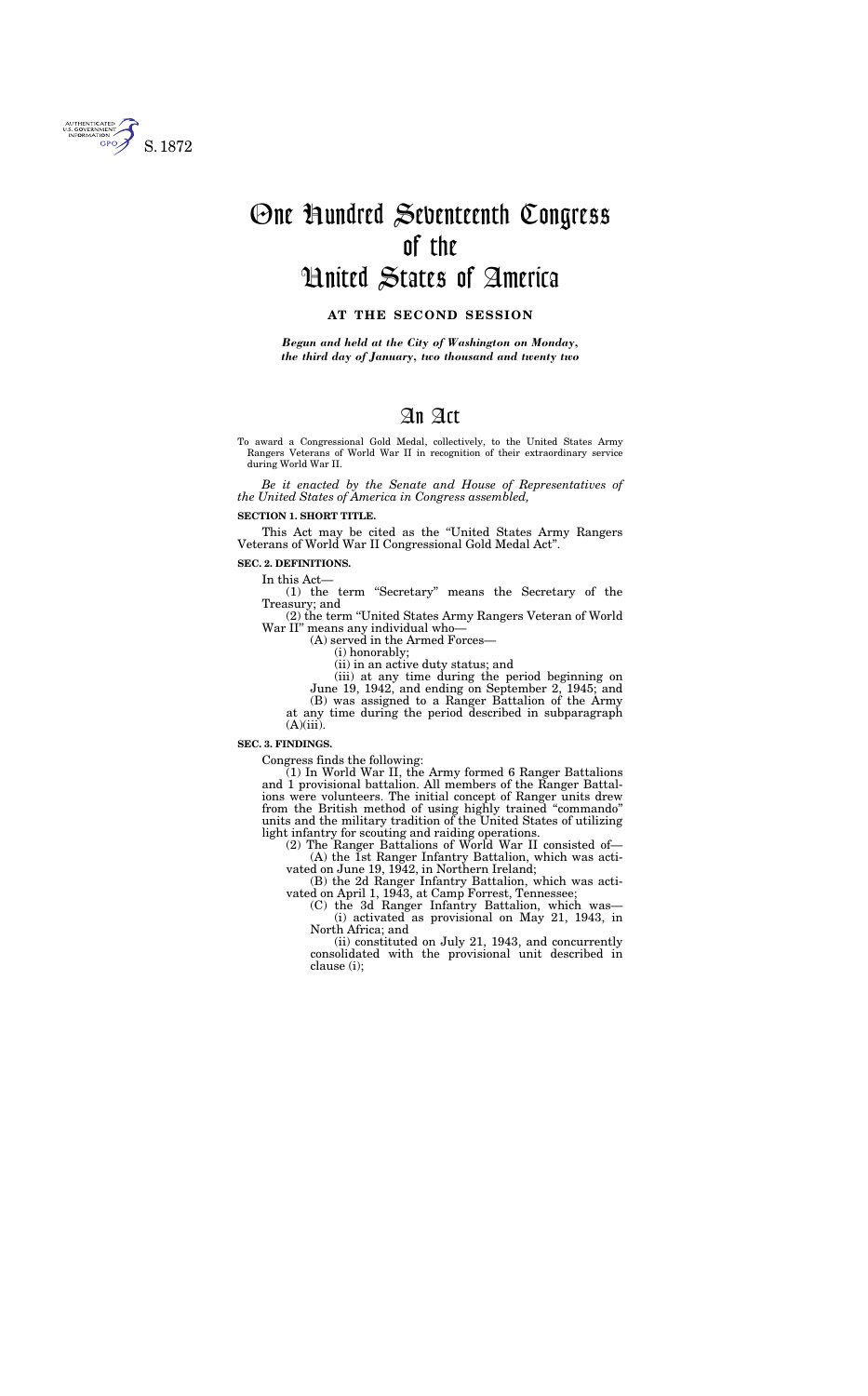(D) the 4th Ranger Infantry Battalion, which was— (i) activated as provisional on May 29, 1943, in North Africa; and

(ii) constituted on July 21, 1943, and concurrently consolidated with the provisional unit described in clause (i);

(E) the 5th Ranger Infantry Battalion, which was activated on September 1, 1943, at Camp Forrest, Tennessee;

(F) the 6th Ranger Infantry Battalion, which was—

(i) originally activated on January 20, 1941, at Fort Lewis, Washington, as the 98th Field Artillery Battalion; and

(ii) converted and redesignated on September 26, 1944, as the 6th Ranger Infantry Battalion; and

(G) the 29th Ranger Infantry Battalion, a provisional Army National Guard unit that was—

(i) activated on December 20, 1942, at Tidworth Barracks, England; and

(ii) disbanded on October 18, 1943.

(3) The first combat operations of Army Rangers occurred on August 19, 1942, when 50 Rangers took part in the British-Canadian raid on the French coastal town of Dieppe.

(4) The 1st Ranger Battalion, under the leadership of Major William O. Darby, was used in full strength during the landings at Arsew, Algeria, during the North African campaign. Due to the success of the Rangers in several difficult battles, particularly at El Guettar in March and April of 1943, 2 additional Ranger Battalions were organized in North Africa.

(5) During the North African campaign, the 1st Ranger Battalion was awarded battle honors for its actions in Tunisia. On March 20, 1943, the Battalion penetrated enemy lines and captured the position Djebel el Ank in a nighttime attack, taking more than 200 prisoners. Two days later, the battalion was attacked by the 10th Panzer division of the German Afrika Korps and, despite heavy losses, continued to defend its position. The following day, the 1st Battalion counterattacked to clear high ground overlooking the positions held by the Armed Forces. These actions demonstrated the ability of the Rangers to fight in difficult terrain and the courage to endure despite being outnumbered and exposed to heavy enemy fire.

(6) The 29th provisional Ranger Battalion was formed from volunteers drawn from the 29th Infantry Division stationed in England in the fall of 1942. The Battalion was activated on December 20, 1942, and accompanied British commandos on 3 small-scale raids in Norway. Nineteen members of the 29th Ranger Battalion conducted a raid on a German radar site in France on the night of September 3, 1943. After that raid, the 29th Ranger Battalion was disbanded because new Ranger units, the 2d and 5th Battalions, were being formed.

(7) During the summer and fall of 1943, the 1st, 3d, and 4th Ranger Battalions were heavily involved in the campaign in Sicily and the landings in Italy. The 1st and 4th Ranger Battalions conducted a night amphibious landing in Sicily and secured the landing beaches for the main force. The 3d Battalion landed separately at Licata, Sicily, and was able to silence gun positions on an 82-foot cliff overlooking the invasion beaches.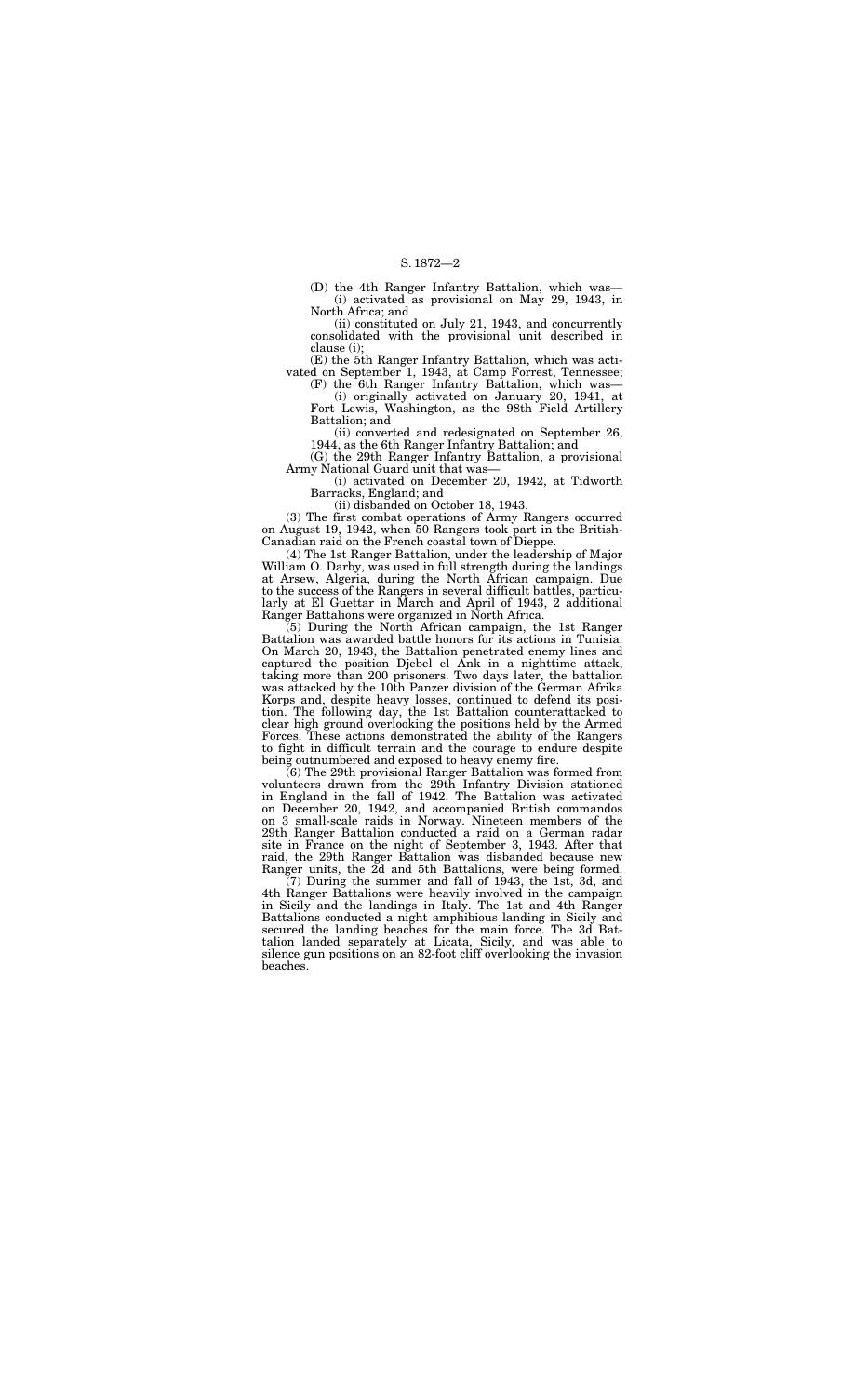(8) During the invasion of Italy, the 1st and 4th Ranger Battalions landed at Maiori with the mission of seizing the high ground and protecting the flank of the remainder of the main landing by the United States. Enemy forces in the area were estimated to outnumber the Rangers by approximately 8 to 1. Despite these odds, the Rangers took the position and held off 7 enemy counterattacks.

(9) After the invasion of Italy, Rangers continued to be used, often in night attacks, to seize key terrain ahead of the advancing Allied forces. At the Anzio beachhead, the majority of the 1st, 3d, and 4th Ranger Battalions sustained heavy casualties after being cut off behind German lines. The Rangers had planned to infiltrate German positions under the cover of darkness and make a dawn attack on a critical road junction but were pinned down by enemy tanks and an elite German paratrooper unit. After 12 hours of desperate fighting and a failed relief attempt, the majority of the Ranger force was killed, wounded, or captured. Only 6 Rangers from the 1st and 3d Battalions, out of more than 767 men, returned to friendly lines. The 4th Battalion, which had been in reserve, also suffered 60 killed and 120 wounded out of 550 men. These 3 battalions were inactivated and the survivors were transferred to other units.

(10) In the United States, and later in Scotland, the 2d and 5th Ranger Battalions were formed to undertake operations in Western Europe. Those Battalions were engaged on D-Day, assaulting German positions at the Pointe du Hoc coastal battery, and remained in combat through September of 1944. Specifically, Rangers in the 2d Battalion, under the command of Lieutenant Colonel James E. Rudder—

(A) overcame mines, machine gun fire, and enemy artillery while scaling the 100-foot high cliffs at Pointe du Hoc;

(B) held against intense German efforts to retake the position; and

(C) after reaching the top of the cliffs, moved inland roughly 1 mile and sustained heavy casualties while searching for, and ultimately destroying, a German heavy artillery battery.

(11) During June, July, and August of 1944, the 2d and 5th Ranger Battalions were engaged in the campaign in Brest, which included close-range fighting in hedgerows and numerous villages. Later, in operations in Western Germany, the Battalions were frequently used to attack in darkness and gain vital positions to pave the way for the main Army attacks.

(12) During the final drive into Germany in late February and early March 1945, the 5th Ranger Battalion was cited for battle honors for outstanding performance. Under the cover of darkness, the unit drove into German lines and blocked the main German supply route in the sector. The Germans attacked the position of the Rangers from both sides, resulting in heavy Ranger casualties during 5 days of fighting. As a result of the actions of the Rangers, the main Army attack was able to overcome German defenses more easily, occupy the vital city of Trier, and reach the Rhine River.

(13) The 6th Ranger Battalion operated in the Pacific. In the most notable exploit of the 6th Ranger Battalion, in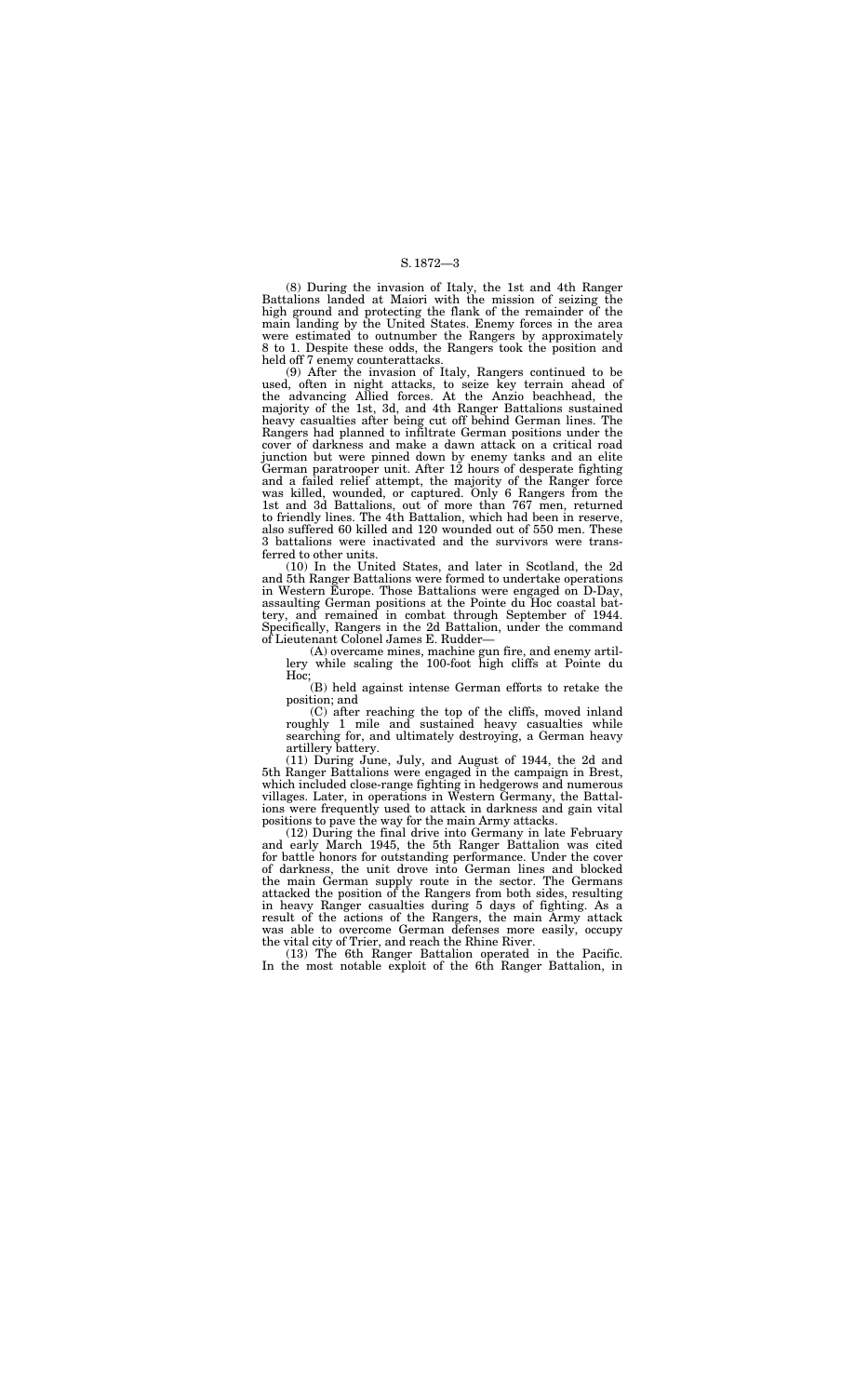January and February of 1945, the Battalion formed the nucleus of a rescue force that liberated more than 500 Allied prisoners, including prisoners from the United States, from the Cabanatuan prisoner of war camp in the Philippines. With the help of local Filipino guerillas, the Rangers, led by Lieutenant Colonel Henry A. Mucci, demonstrated extraordinary heroism by infiltrating Japanese-held territory to reach the prisoners of war and prevent them from being killed by the Japanese. After a 25-mile march at night through the jungle, the unit killed all Japanese sentries with no loss of life of the prisoners of war. The unit successfully returned to American lines having lost only 2 soldiers killed and having another 2 wounded.

> (i) the Presidential Unit Citation (Army) and streamer embroidered with "EL GUETTAR"; and

(14) The 1st Ranger Infantry Battalion—

(A) participated in the campaigns of—

(i) Algeria-French Morocco (with arrowhead);

(ii) Tunisia;

(iii) Sicily (with arrowhead);

(iv) Naples-Foggia (with arrowhead);

(v) Anzio (with arrowhead); and

(vi) Rome-Arno; and

(B) for its contributions, received the Presidential Unit<br>Citation (Army) and streamer embroidered with (Army) and streamer embroidered with ''SALERNO''.

(B) for its contributions, received—

(B) for its contributions, received the Presidential Unit<br>Citation (Army) and streamer embroidered with (Army) and streamer embroidered with ''SALERNO''.

(ii) the Presidential Unit Citation (Army) and streamer embroidered with ''SALERNO''.

(15) The 2d Ranger Infantry Battalion—

(A) participated in the campaigns of—

(i) Normandy (with arrowhead);

(ii) Northern France;

(iii) Rhineland;

(iv) Ardennes-Alsace; and

(v) Central Europe; and

(B) for its contributions, received—

(i) the Presidential Unit Citation (Army) and streamer embroidered with ''POINTE DU HOE''; and

(ii) the French Croix de Guerre with Silver-Gilt Star, World War II, and streamer embroidered with

''POINTE DU HOE''.

(16) The 3d Ranger Infantry Battalion—

(A) participated in the campaigns of—

(i) Sicily (with arrowhead);

(ii) Naples-Foggia (with arrowhead);

(iii) Anzio (with arrowhead); and

(iv) Rome-Arno; and

(17) The 4th Ranger Infantry Battalion—

(A) participated in the campaigns of—

(i) Sicily (with arrowhead);

(ii) Naples-Foggia (with arrowhead);

(iii) Anzio (with arrowhead); and

(iv) Rome-Arno; and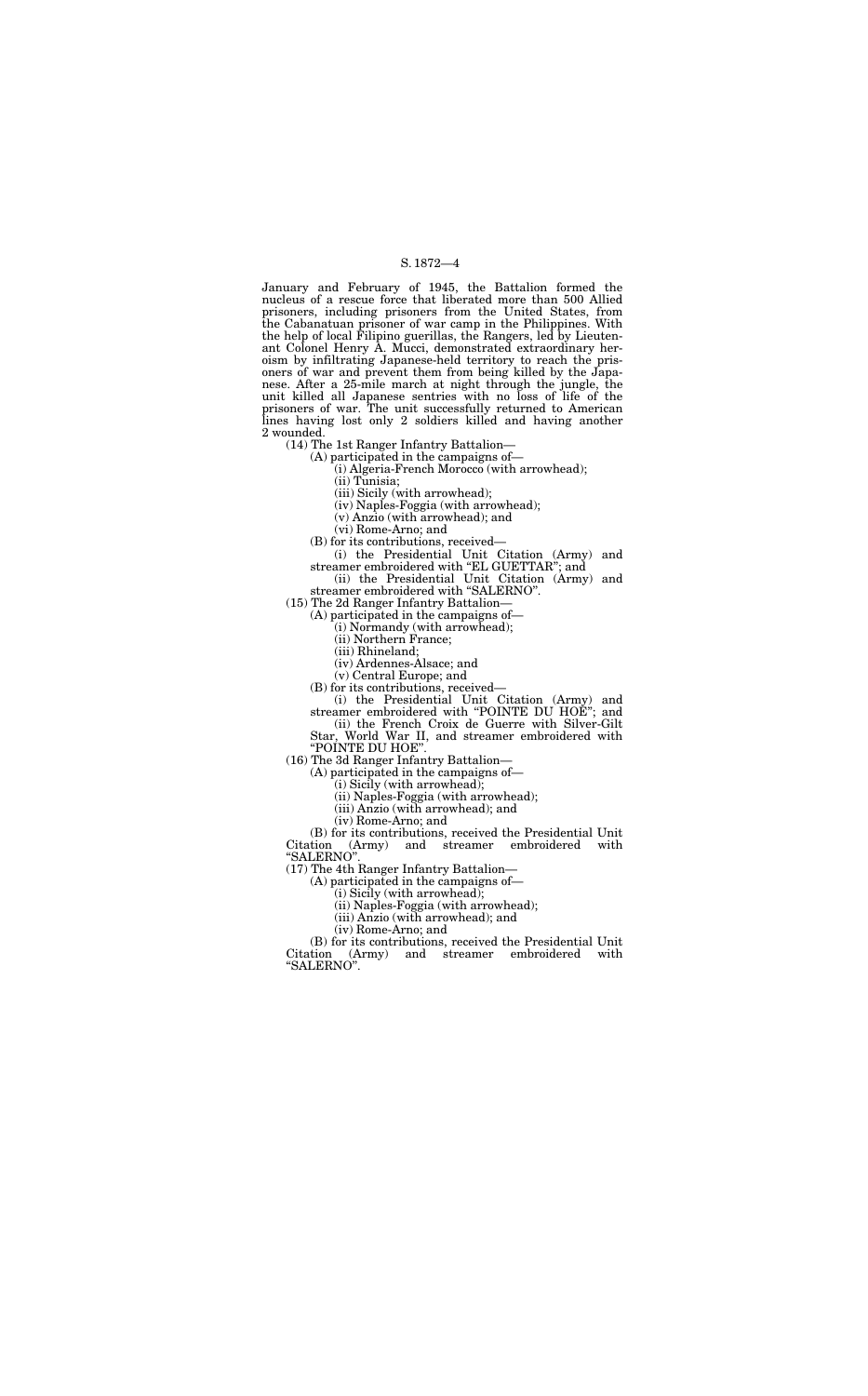(18) The 5th Ranger Infantry Battalion—

(A) participated in the campaigns of—

(i) Normandy (with arrowhead);

(ii) Northern France;

(iii) Rhineland;

(iv) Ardennes-Alsace; and

(v) Central Europe; and

(B) for its contributions, received—

(i) the Presidential Unit Citation (Army) and streamer embroidered with ''NORMANDY BEACH-HEAD'';

(i) the Presidential Unit Citation (Army) and streamer embroidered with "CEBU, LUZON"; and

(ii) the Presidential Unit Citation (Army) and streamer embroidered with ''SAAR RIVER AREA''; and

(iii) the French Croix de Guerre with Silver-Gilt Star, World War II, and streamer embroidered with ''NORMANDY''.

(19) The 6th Ranger Infantry Battalion—

(A) participated in the campaigns of—

(i) New Guinea;

(ii) Leyte (with arrowhead); and

(iii) Luzon; and

(B) for its contributions, received—

(ii) the Philippine Presidential Unit Citation and streamer embroidered with "17 OCTOBER 1944 TO 4 JULY 1945''.

(20) The United States will be forever indebted to the United States Army Rangers Veterans of World War II, whose bravery and sacrifice in combat contributed greatly to the military success of the United States and the allies of the United States.

### **SEC. 4. CONGRESSIONAL GOLD MEDAL.**

(a) AWARD AUTHORIZED.—The President pro tempore of the Senate and the Speaker of the House of Representatives shall make appropriate arrangements for the award, on behalf of Congress, of a single gold medal of appropriate design to the United States Army Rangers Veterans of World War II, in recognition of their dedicated service during World War II.

(b) DESIGN AND STRIKING.—For the purposes of the award described in subsection (a), the Secretary shall strike the gold medal with suitable emblems, devices, and inscriptions, to be determined by the Secretary.

(c) SMITHSONIAN INSTITUTION.—

(1) IN GENERAL.—Following the award of the gold medal in honor of the United States Army Rangers Veterans of World War II, the gold medal shall be given to the Smithsonian Institution, where the medal shall be—

(A) available for display, as appropriate; and

(B) made available for research.

(2) SENSE OF CONGRESS.—It is the sense of Congress that the Smithsonian Institution should make the gold medal received under paragraph (1) available for display elsewhere, particularly at other locations associated with—

(A) the United States Army Rangers Veterans of World War II; or